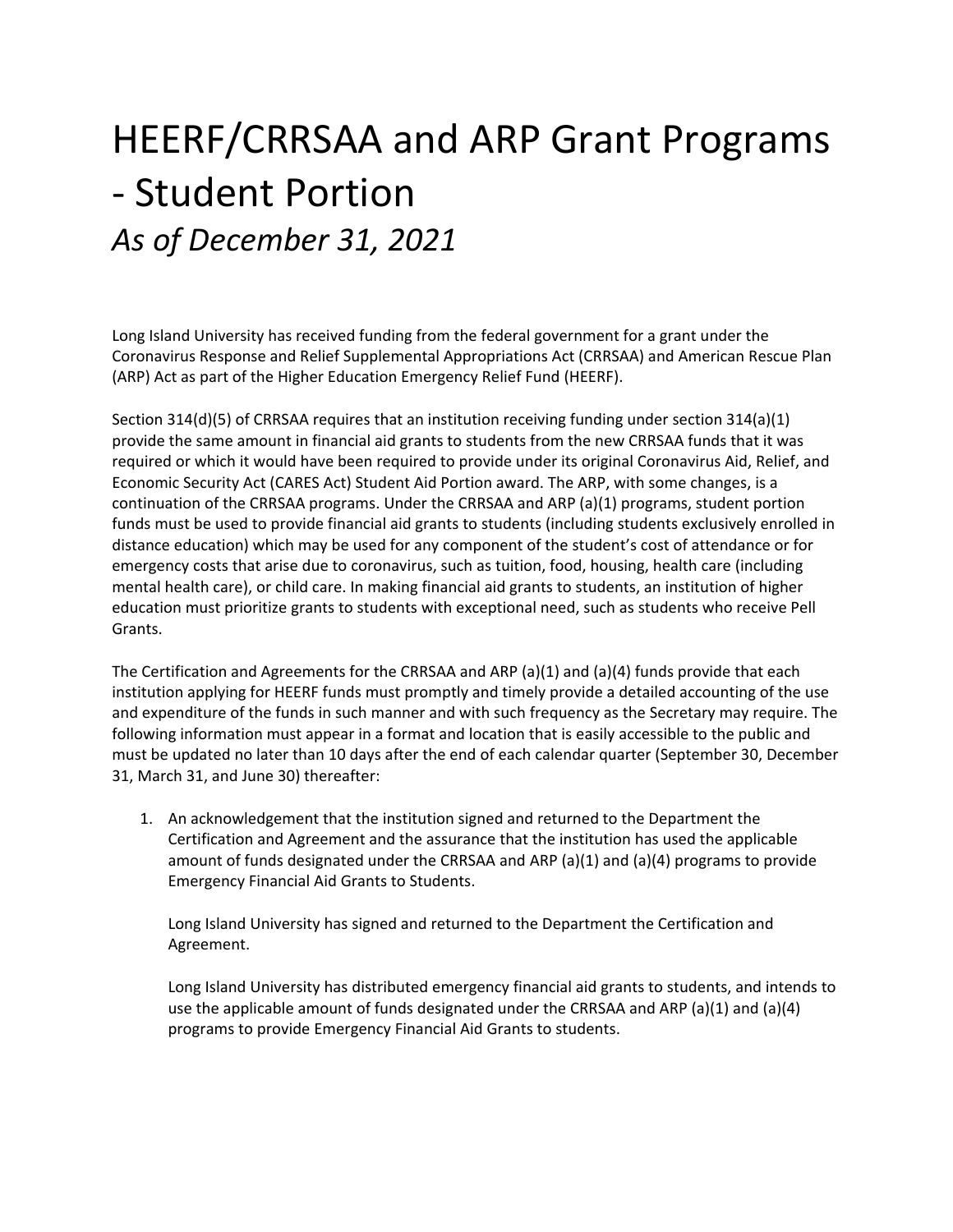- 2. The total amount of funds that the institution will receive or has received from the Department pursuant to the institution's Certification and Agreement for Emergency Financial Aid Grants to Students under the CRRSAA and ARP  $(a)(1)$  and  $(a)(4)$  programs.
	- o CRRSAA: \$3,503,913
	- o ARP: \$10,905,277
- 3. The total amount of Emergency Financial Aid Grants distributed to students under the CRRSAA and ARP (a)(1) and (a)(4) programs as of the date of submission (i.e., as of the initial report and every calendar quarter thereafter).
	- o CRRSAA: \$3,503,913
	- o ARP: \$6,158,200
- 4. The estimated total number of students at the institution that are eligible to receive Emergency Financial Aid Grants to Students under the CRRSAA and ARP (a)(1) and (a)(4) programs.
	- o CRRSAA: 7,289 students
	- o ARP: 10,655 students
- 5. The total number of students who have received an Emergency Financial Aid Grant to students under the CRRSAA and ARP (a)(1) and (a)(4) programs.
	- o CRRSAA: 3,469 students
	- o ARP: 2,921 students
- 6. The method(s) used by the institution to determine which students receive Emergency Financial Aid Grants and how much they would receive under the CRRSAA and ARP (a)(1) and (a)(4) programs.

The Department of Education has given colleges and universities discretion to determine how this emergency assistance will be disbursed to eligible students. In accordance with the directive from the Secretary, institutions are to prioritize funding for those students with the greatest need, while distributing grants as widely as possible for maximum impact.

## CRRSAA

The University's rubric for distributing CRRSAA grants to eligible students during the Spring 2021 term was as follows:

- $\circ$  Targeted communications to all eligible students directing them to an online application for emergency financial assistance grants
- $\circ$  Three-week application process, with required student certification of compliance and consent whether awards can be applied to student account balances
- o Undergraduate full‐time maximum Pell eligible students ‐ \$2,500 Grant
- o Undergraduate full‐time non‐maximum Pell eligible students ‐ \$1,250 Grant
- o Undergraduate full‐time Non‐Pell eligible students with FAFSA ‐ \$1,000 Grant
- o Graduate full‐time with FAFSA ‐ \$250 Grant
- $\circ$  Additional grants for undergraduate full-time students with past due balances and FAFSA based on professional judgement:
	- Pell eligible (\$0 EFC) half the remaining balance due, up to \$10,000
	- Pell eligible ( $>50$  EFC) half the remaining balance due, up to  $$5,000$
	- Non‐Pell eligible half the remaining balance due, up to \$2,500